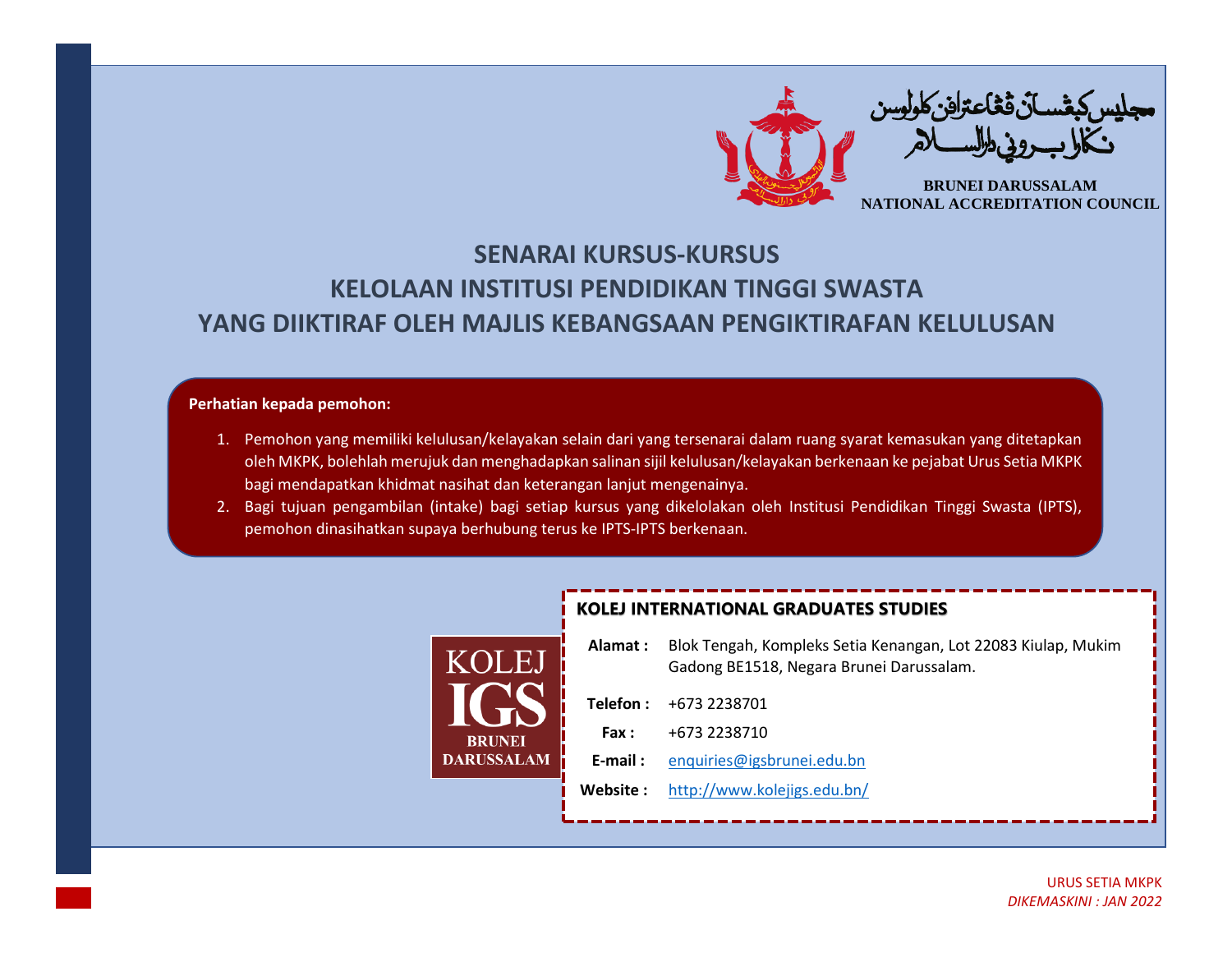| Bil./<br>No.   | Kursus/<br><b>Course</b>                                                                                                                                               | <b>BDQF</b><br><b>Level</b> | <b>Sebanding dengan</b><br>"Comparable to" | <b>Syarat Kemasukan</b><br><b>Entry Requirement</b>                                                        |
|----------------|------------------------------------------------------------------------------------------------------------------------------------------------------------------------|-----------------------------|--------------------------------------------|------------------------------------------------------------------------------------------------------------|
| $\mathbf{1}$   | <b>Bachelor of Business Administration (Hons)</b><br>(in collaboration with LimKokWing University of Creative and<br>Technology, Malaysia)                             |                             |                                            |                                                                                                            |
| $\overline{2}$ | <b>Bachelor of Business (Hons) Accounting</b><br>(in collaboration with LimKokWing University of Creative and<br>Technology, Malaysia)                                 |                             |                                            |                                                                                                            |
| 3              | Bachelor of Science (Hons) Information Technology<br>(in collaboration with LimKokWing University of Creative and<br>Technology, Malaysia)                             |                             |                                            |                                                                                                            |
| $\overline{4}$ | Bachelor of Science (Hons) in Software Engineering with<br>Multimedia<br>(in collaboration with LimKokWing University of Creative and<br>Technology, Malaysia)         | 6                           | <b>Bachelor Honours</b><br><b>Degree</b>   | Sekurang-kurangnya 2 GCE 'A' Levels<br>atau<br><b>BDTVEC National Diploma</b><br>atau<br><b>BDTVEC HND</b> |
| 5              | Bachelor of Science (Hons) in Technopreneurship<br>(in collaboration with LimKokWing University of Creative and<br>Technology, Malaysia)                               |                             |                                            |                                                                                                            |
| 6              | Bachelor of Communication (Hons) in Digital Media<br>(in collaboration with LimKokWing University of Creative and<br>Technology, Malaysia)                             |                             |                                            |                                                                                                            |
| $\overline{7}$ | Bachelor of Design (Honours) in professional Design (Visual<br>Communication)<br>(in collaboration with LimKokWing University of Creative and<br>Technology, Malaysia) |                             |                                            |                                                                                                            |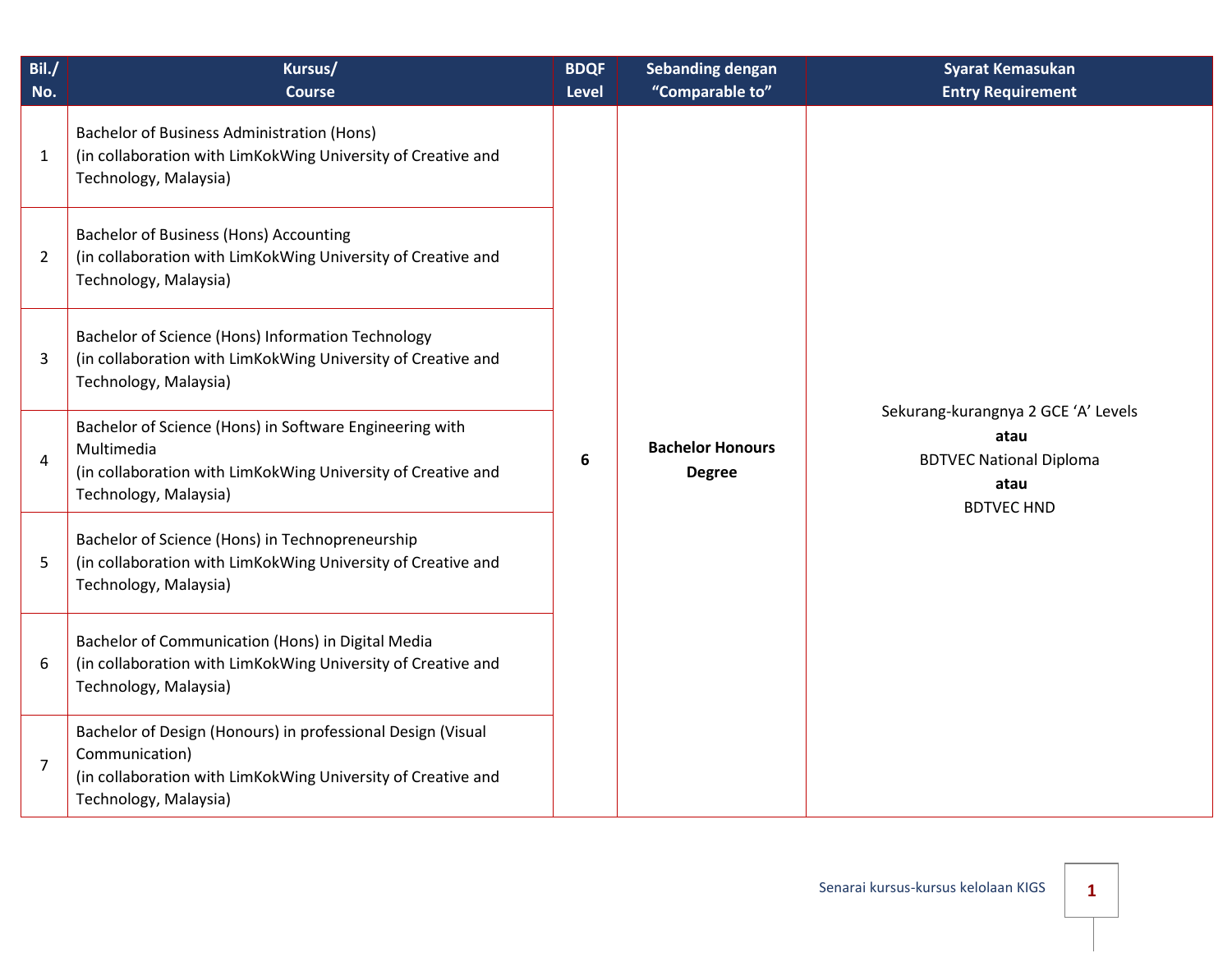| 8<br>9 | Diploma in Animation & Multimedia Design<br>(in collaboration with LimKokWing University of Creative and<br>Technology, Malaysia)<br>Diploma in Graphic Design Technology<br>(in collaboration with LimKokWing University of Creative and<br>Technology, Malaysia) |   | <b>National Diploma</b> | Minimum 4 GCE 'O' Level<br>atau<br><b>BDTVEC Pre-National Diploma (PND)</b><br>atau<br>Skills Certificate 3<br>atau<br>yang sebanding                                                                                                                                                                                                                                                                                                                                          |
|--------|--------------------------------------------------------------------------------------------------------------------------------------------------------------------------------------------------------------------------------------------------------------------|---|-------------------------|--------------------------------------------------------------------------------------------------------------------------------------------------------------------------------------------------------------------------------------------------------------------------------------------------------------------------------------------------------------------------------------------------------------------------------------------------------------------------------|
| 10     | Diploma in Interactive Multimedia Design<br>(in collaboration with LimKokWing University of Creative and<br>Technology, Malaysia)                                                                                                                                  |   |                         |                                                                                                                                                                                                                                                                                                                                                                                                                                                                                |
| 11     | Diploma in Advertising, Multimedia & Broadcasting<br>(in collaboration with LimKokWing University of Creative and<br>Technology, Malaysia)                                                                                                                         | 4 |                         |                                                                                                                                                                                                                                                                                                                                                                                                                                                                                |
| 12     | <b>HNTec in Business and Finance</b>                                                                                                                                                                                                                               |   |                         | 1 subject Grade 1-7/A-D from Principle of Accounts,<br>Mathematics D, IGCSE Mathematics or Additional<br>Mathematics<br><b>DAN</b><br>2 Subjects Grade 1-8/A-E from any English Medium<br>Subjects<br>atau<br>Skill Certificate 3 (Level 3 in BDQF) in related field with<br>GPA ≥ 2.0 / National Technical Education Certificate<br>(Level 3 in BDQF) in related field with GPA ≥ 3.3 / Other<br>Accredited Certificates and Qualifications in the<br>relevant/related fields |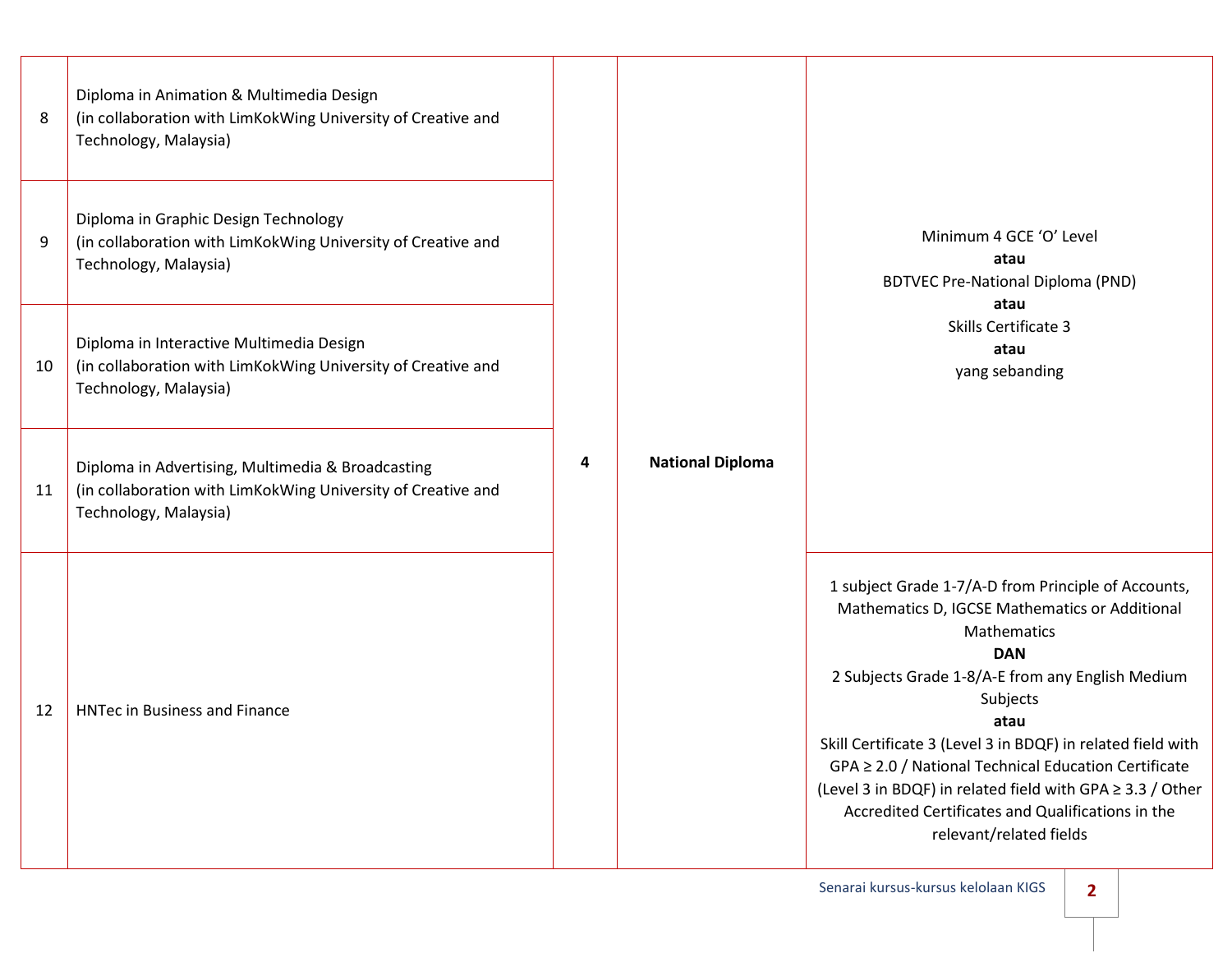| 13 | <b>HNTec in Computer Networking</b>                                                                                                  |   | <b>National Dipoma</b>                                                                   | 1 subject Grade 1-7/A-D from Mathematics D, IGCSE<br><b>Mathematics or Additional Mathematics</b><br><b>DAN</b><br>1 Subject Grade 1-8/A-E from English Language, IGCSE<br>English as a Second Language, Literature in English,<br>Commerce, Commercial Studies, Principles of Accounts<br>or Accounting and Geography<br><b>DAN</b><br>1 Subject Grade 1-6/A-C from Physics, Combined                   |
|----|--------------------------------------------------------------------------------------------------------------------------------------|---|------------------------------------------------------------------------------------------|----------------------------------------------------------------------------------------------------------------------------------------------------------------------------------------------------------------------------------------------------------------------------------------------------------------------------------------------------------------------------------------------------------|
| 14 | <b>HNTec in Information Technology</b>                                                                                               | 4 |                                                                                          | Science, Engineering Science, Computer<br>Studies/Science, Information and Communication<br>Technology or Design and Technology<br>atau<br>Skill Certificate 3 (Level 3 in BDQF) in related field with<br>GPA ≥ 2.0/National Technical Education Certificate<br>(Level 3 in BDQF) in related field with GPA ≥ 3.3/<br>Other Accredited Certificates and Qualifications in the<br>relevant/related fields |
| 15 | <b>Foundation Course in Business</b><br>(in collaboration with LimKokWing University of Creative and<br>Technology, Malaysia)        |   | <b>Bridging Course khusus</b><br>bagi melanjutkan<br>pelajaran bachelor<br>kelolaan KIGS | Minimum 5 GCE 'O' Level Credits<br>atau<br><b>BDTVEC Pre-national Diploma</b><br>atau<br><b>BDTVEC Skill Certificate 3</b><br>atau<br><b>National Technical Certificate</b><br>atau<br>Equivalent qualification                                                                                                                                                                                          |
| 16 | Foundation Course in Information Technology<br>(in collaboration with LimKokWing University of Creative and<br>Technology, Malaysia) |   |                                                                                          |                                                                                                                                                                                                                                                                                                                                                                                                          |
| 17 | Foundation in Design<br>(in collaboration with LimKokWing University of Creative and<br>Technology, Malaysia)3                       |   |                                                                                          |                                                                                                                                                                                                                                                                                                                                                                                                          |